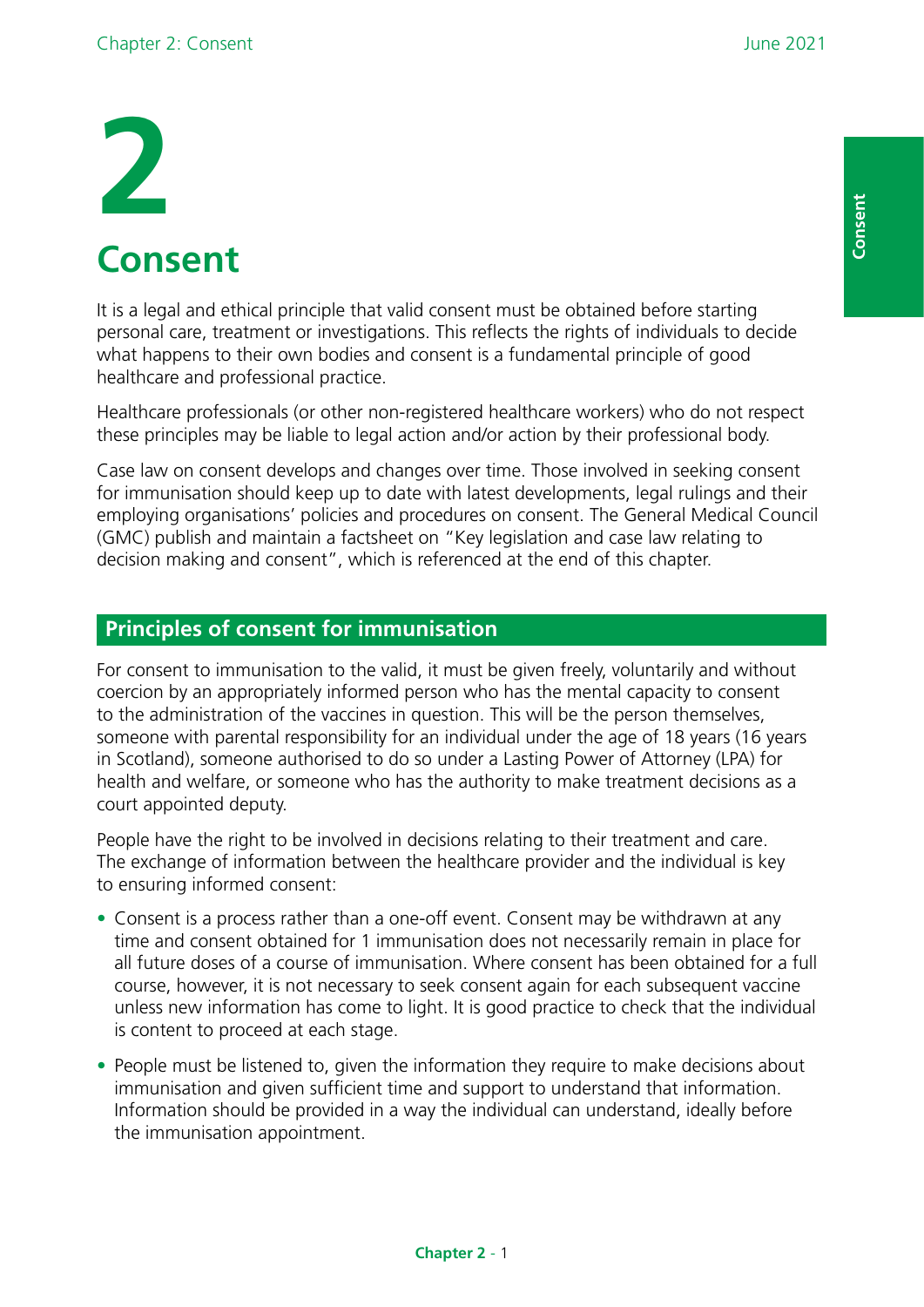- Information should include details of the process, the benefits of immunisation, and the risks, including rare and common side effects and what to do if they occur. Where feasible, healthcare professionals seeking consent should find out what matters to individuals so that they can share relevant information about the benefits and risks of immunisation, including the risks of not proceeding with immunisation.
- Healthcare professionals should start with the assumption that all adults have the capacity to provide consent to their treatment. If indicated, they should be assessed regarding their capacity to make a specific decision in line with legal requirements. The capacity of an individual to provide consent can change. Where an individual lacks the capacity to provide consent, it is good practice to consult with those close to them (for example family, carers), those who advocate for them, or those with legal authority for example with a Lasting Power of Attorney.
- There is no requirement for consent to immunisation to be in writing, but it is good clinical practice to record that a discussion has taken place and consent has been obtained. The completion of a consent form is not a substitute for the provision of meaningful information sufficient to meet the individual's needs.

#### **Consent in adults**

Adults are those aged 18 years (16 years in Scotland) or over. An adult must consent to their own treatment.

#### **Adults without the capacity to provide consent**

Under English law, no one is able to give consent on behalf of an adult who is unable to consent to examination or treatment for themselves. The Mental Capacity Act (2005) applies to those aged 16 years and over and is designed to protect and empower people who may lack the mental capacity to make their own decisions about their care and treatment.

If an adult has been assessed as lacking capacity, that is they cannot make this decision or act for themselves, it may be possible to proceed with immunisation under the principle of acting in their "best interests".

Healthcare workers considering immunising under a "best interests" decision have a statutory duty to follow the Code of Practice and checklist set out in the Mental Capacity Act, 2005. It is good practice to check if an advanced decision or "living will" is in place that indicates the individual's wishes regarding vaccination.

#### **Resources on consent and mental capacity**

Mental Capacity Act 2005 (2005). Accessed at: <https://www.legislation.gov.uk/ukpga/2005/9/contents> Mental Capacity Act Code of Practice (2007) Accessed at: [https://www.gov.uk/government/publications/](https://www.gov.uk/government/publications/mental-capacity-act-code-of-practice) [mental-capacity-act-code-of-practice](https://www.gov.uk/government/publications/mental-capacity-act-code-of-practice)

NHS Website Mental Capacity Act (2021). Accessed at: [https://www.nhs.uk/conditions/social-care-and](https://www.nhs.uk/conditions/social-care-and-support-guide/making-decisions-for-someone-else/mental-capacity-act/)[support-guide/making-decisions-for-someone-else/mental-capacity-act/](https://www.nhs.uk/conditions/social-care-and-support-guide/making-decisions-for-someone-else/mental-capacity-act/)

Local Government Association (2015) Mental Capacity Act 2005: A brief guide for providers of Shared lives and other community services [https://www.local.gov.uk/publications/mental-capacity-act-2005-brief-guide](https://www.local.gov.uk/publications/mental-capacity-act-2005-brief-guide-providers-shared-lives-and-other-community)[providers-shared-lives-and-other-community](https://www.local.gov.uk/publications/mental-capacity-act-2005-brief-guide-providers-shared-lives-and-other-community)

**Chapter 2** - 2

NHS Website (2021). Mental Capacity Act. Accessed at [https://www.nhs.uk/conditions/social-care-and](https://www.nhs.uk/conditions/social-care-and-support-guide/making-decisions-for-someone-else/mental-capacity-act/)[support-guide/making-decisions-for-someone-else/mental-capacity-act/](https://www.nhs.uk/conditions/social-care-and-support-guide/making-decisions-for-someone-else/mental-capacity-act/)

Assessing capacity <https://www.nhs.uk/conditions/consent-to-treatment/capacity/>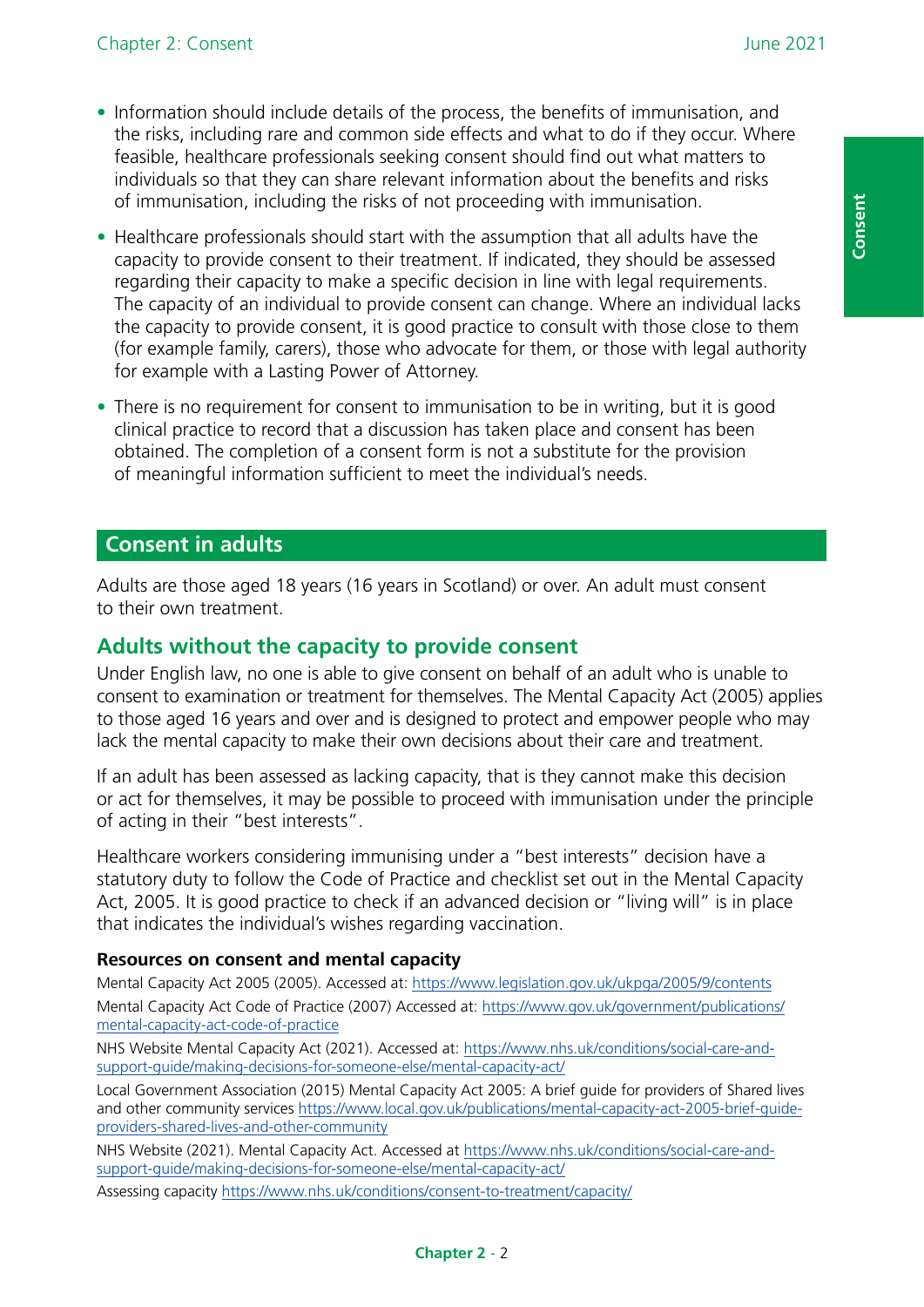# **Consent in children and young people**

At 16 years of age a young person is presumed in law to have the capacity to consent, so young people aged 16 or 17 years should consent to their own medical treatment.

For infants and young children not competent to give or withhold consent, consent can be given by a person with parental responsibility, provided that person is capable of consenting to the immunisation in question and is able to communicate their decision. Where this person brings the infant or child in response to an invitation for immunisation and, following an appropriate consultation, presents the infant or child for that immunisation, these actions may be considered evidence of consent.

The Children Act 1989 sets out who has parental responsibility for a child. Mothers automatically have parental responsibility for their children.

A father usually has parental responsibility if he is:

- married to the child's mother
- listed on the birth certificate (after a certain date, depending on which part of the UK the child was born in)
- has a court order confirming parental responsibility

Where immunisations are routinely offered in the school setting, consent differs depending on the age and competence of the individual child or young person. In secondary school age children, information leaflets should be available for the young person's own use and to share with their parents prior to the date that the immunisation is scheduled.

Where someone aged 16 or 17 years consents to vaccination, a parent cannot override that consent. Young people who understand fully what is involved in the proposed procedure (referred to as 'Gillick competent') can also give consent, although ideally their parents will be involved. If a Gillick-competent child consents to treatment, a parent cannot override that consent. If the health professional giving the immunisation felt a child was not Gillick competent then the consent of someone with parental responsibility would be sought.

If a person aged 16 or 17 years or a Gillick-competent child refuses treatment that refusal should be accepted.

## **Consent at the time of immunisation**

The person with parental responsibility does not necessarily need to be present at the time the immunisation is given. Whilst a person may not abdicate or transfer parental responsibility, they may arrange for some or all of it to be met by 1 or more persons acting on their behalf (Section 2(9) of the Children Act 1989). There is no requirement for such arrangements to be made in writing.

Infants and children may be brought for immunisation by a person without parental responsibility, for example, a grandparent or childminder. Where they are brought for immunisation by someone who does not have parental responsibility the health professional would need to be satisfed that:

• the person with parental responsibility has consented in advance to the immunisation (i.e. they received all the relevant information in advance and arranged for the other person to bring the child to the appointment) or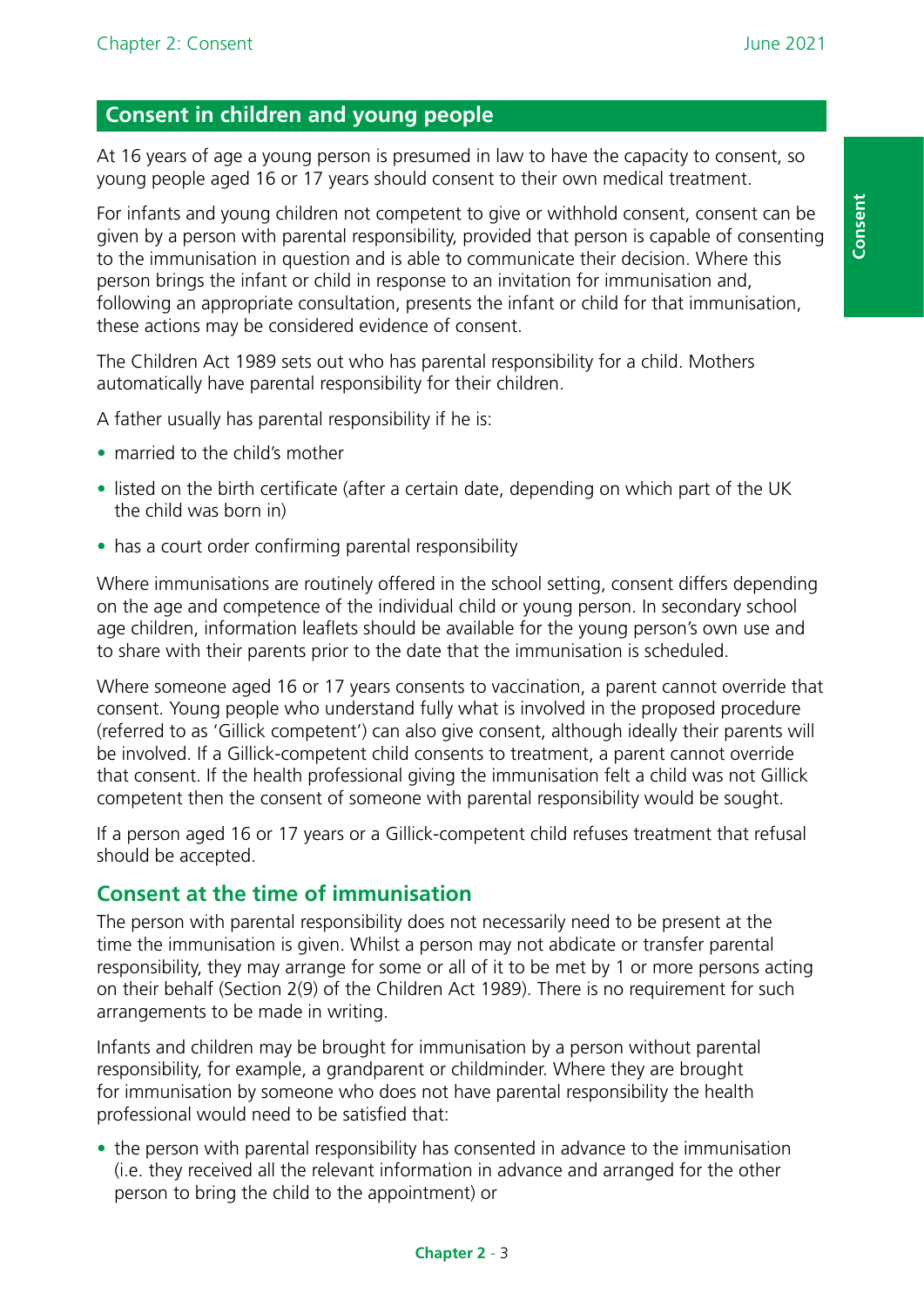**Consent**

Consent

• the person with parental responsibility has arranged for this other person to provide the necessary consent (i.e. they asked the other person to take the child to the appointment, to consider any further information given by the health professional, and then to agree to immunisation if appropriate)

## **Disagreement between parents**

Although the consent of 1 person with parental responsibility is usually sufficient (see Section 2(7) of the Children Act 1989), if 1 parent agrees to immunisation but the other disagrees, the immunisation should not be carried out unless both parents can agree to immunisation or there is a specific court approval that the immunisation is in the best interests of the child.

If there is any evidence that the person with parental responsibility may not have agreed to the immunisation (for example the notes indicate that the parent(s) have negative views on immunisation), or may not have agreed that the person bringing the child could give the necessary consent (for example suggestion of disagreements between the parents on medical matters) then the person with parental responsibility should be contacted for their consent. If there is disagreement between the people with parental responsibility for the child, then immunisation should not be carried out until their dispute is resolved.

A person giving consent on behalf of an infant or child may change their mind and withdraw consent at any time. Where consent is either refused or withdrawn, it is the duty of each healthcare professional to communicate effectively and share such knowledge and information with other members of the primary healthcare team.

#### **Resources on consent in children and young people:**

Department of Health and Social Care (2021). Parental rights and responsibilities. Accessed at: <https://www.gov.uk/parental-rights-responsibilities/apply-for-parental-responsibility>

Gillick competency and Fraser guidelines. Accessed at: [https://learning.nspcc.org.uk/child-protection-system/](https://learning.nspcc.org.uk/child-protection-system/gillick-competence-fraser-guidelines) [gillick-competence-fraser-guidelines](https://learning.nspcc.org.uk/child-protection-system/gillick-competence-fraser-guidelines)

Care Quality Commission (2018). Gillick competency and Fraser guidelines. Accessed at [https://www.cqc.org.](https://www.cqc.org.uk/guidance-providers/gps/nigels-surgery-8-gillick-competency-fraser-guidelines) [uk/guidance-providers/gps/nigels-surgery-8-gillick-competency-fraser-guidelines](https://www.cqc.org.uk/guidance-providers/gps/nigels-surgery-8-gillick-competency-fraser-guidelines)

General Medical Council (2007) 0 - 18 years: Guidance for all doctors. Accessed at [https://www.gmc-uk.org/](https://www.gmc-uk.org/ethical-guidance/ethical-guidance-for-doctors/0-18-years) [ethical-guidance/ethical-guidance-for-doctors/0-18-years](https://www.gmc-uk.org/ethical-guidance/ethical-guidance-for-doctors/0-18-years)

"Making decisions" paragraphs 22 to 33, 0–18 years: guidance for all doctors (2007): in [https://www.gmc-uk.](https://www.gmc-uk.org/outcomes-legislation) [org/outcomes-legislation](https://www.gmc-uk.org/outcomes-legislation)

## **Data Protection and recording**

In line with data protection and Caldicott guidance, individuals should also be informed about how data on immunisation will be stored, who will be able to access that information and how that data may be used. It is important to emphasise that such information is used to monitor the safety and effectiveness of the current immunisation programmes. The healthcare record for each person, or for children, the Personal Child Health Record (PCHR) should be an accurate account of care planning and delivery. It is good practice for proper records of any discussions to be recorded in the individual's notes. In addition, for infants and children, the PCHR should also be completed with the involvement of the parent or guardian.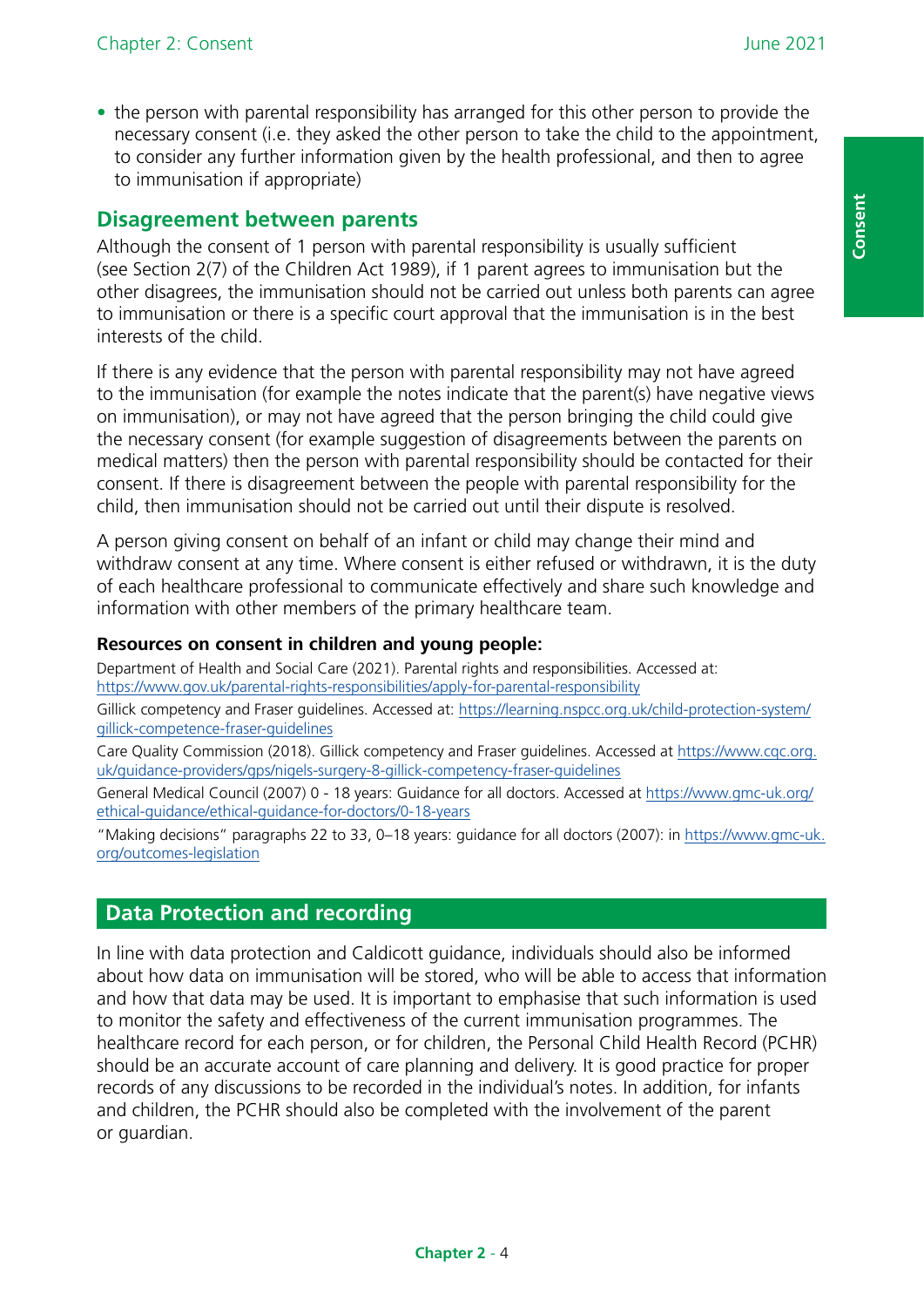**Consent**

Consent

#### **Resources to support consent**

Written or verbal information should be available in a form that can be easily understood by the individual who will be giving the consent. Where English is not the first language, translations and properly recognised interpreters should be used. The 4 UK countries provide a wide range of public facing information, including leafets, posters, videos, information packs, factsheets, and websites to support all aspects of the immunisation programme. This information is based on the current scientific evidence and clinical advice.

## **Professional guidance on consent**

Health professionals should ensure they are working within their competence, scope of practice and refer to guidance issued by their regulatory and professional bodies.

The Nursing and Midwifery Council (2018). The Code: Professional Standards of Practice and behaviour for nurses, midwives and nursing associates. <https://www.nmc.org.uk/standards/code/>

The General Medical Council provides guidance for doctors on decision making and consent (2020). Accessed at<https://www.gmc-uk.org/ethical-guidance/ethical-guidance-for-doctors/decision-making-and-consent> Health and Care Professions Council (2016). Standards of conduct, performance and ethics. Accessed at: <https://www.hcpc-uk.org/standards/standards-of-conduct-performance-and-ethics/>

The General Pharmaceutical Council (2018). In practice: Guidance on consent. Accessed at: [https://www.](https://www.pharmacyregulation.org/sites/default/files/document/in_practice_guidance_on_consent_june_2018.pdf) [pharmacyregulation.org/sites/default/fles/document/in\\_practice\\_guidance\\_on\\_consent\\_june\\_2018.pdf](https://www.pharmacyregulation.org/sites/default/files/document/in_practice_guidance_on_consent_june_2018.pdf)

#### **Arrangements in devolved nations**

Advice on consent specific to Wales, Scotland and Northern Ireland is available or in preparation.

## **Scotland**

Health professionals providing immunisation and vaccination services in Scotland should refer to the Scottish legislation and guidance. The Adults with Incapacity (Scotland) Act 2000 and The Mental Health (Care and Treatment) (Scotland) Act 2003 provide for delivering healthcare to people who lack the ability to make treatment decisions for themselves. The Age of Legal Capacity (Scotland) Act 1991 outlines that someone has the capacity to make decisions around consent from the age of 16 years. However, even under the age of 16, a young person can have the legal capacity to make a consent decision on a healthcare intervention, provided that they are capable of understanding its nature and possible consequences; this is a matter of clinical judgement.

#### **Further information can be found at:**

Scottish Government (2019). Adults with Incapacity (Scotland) Act 2000: principles. Accessed at: <https://www.gov.scot/publications/adults-with-incapacity-act-principles/>

Scottish Government (2020). Mental health Legislation and Guidance. Accessed at: <https://www.gov.scot/policies/mental-health/legislation-and-guidance/>

Scottish Parliament (2020). Informed consent in Healthcare Settings. [https://digitalpublications.parliament.](https://digitalpublications.parliament.scot/ResearchBriefings/Report/2019/1/10/Informed-Consent-in-Healthcare-Settings) [scot/ResearchBriefngs/Report/2019/1/10/Informed-Consent-in-Healthcare-Settings](https://digitalpublications.parliament.scot/ResearchBriefings/Report/2019/1/10/Informed-Consent-in-Healthcare-Settings)